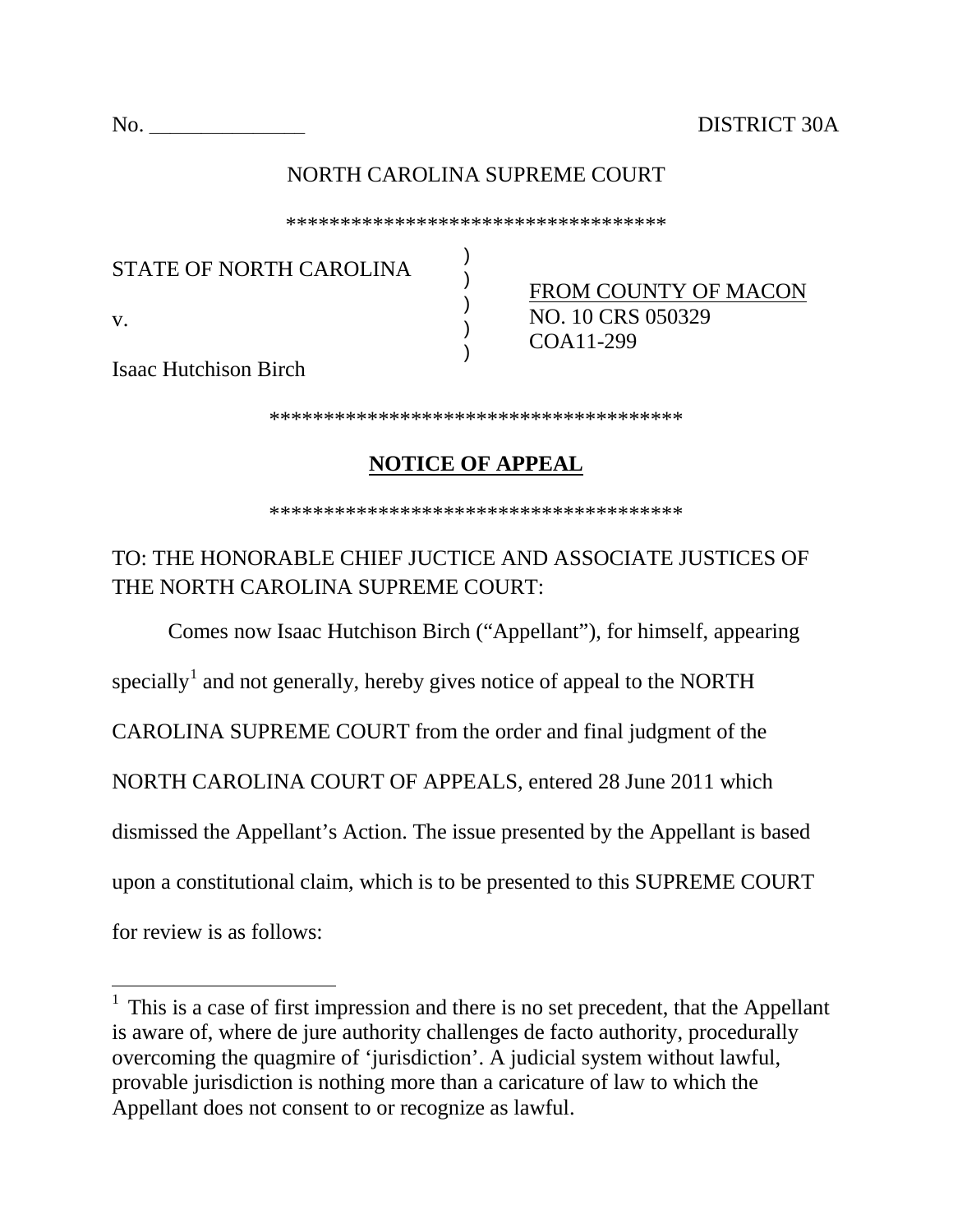<span id="page-1-1"></span>The Reconstruction Act of 2 March 1867 ("Act"), *see 14 STAT. 428-429, Ch. 153,* is unconstitutional upon its face and has completely overthrown the fundamental constitutional principles of federalism upon which this nation and its countries are founded; *See Federalist Paper #39*. This 'Act' utilized Bills of Attainder; *See U.S. Const. Art. I § 9 cl. 3,* denied the dejure State of North-Carolina representation in Congress; *See U.S. Const. Art.5*, deprived the freemen; *See N.C. Const. of 1776 pmbl.,* of life, liberty, and property without due process of law; *See U.S. Const. Amend.5*, and infringed upon rights reserved to the People; *See U.S. Const*. *Amend.10,* to established a new state (the de facto State prosecuting this action, deriving its pedigree from the NORTH CAROLINA CONSTITUTION OF 1868) within the territorial boundaries of the State of North-Carolina de jure, usurping the claim of the freemen; *See U.S. Const. Art. 4 § 3*. This resulted in the erroneous creation of a nationalized citizenship; a new body politic, without the consent of the free people of North-Carolina, in particular. Annulling the status and standing of a lawful body politic - annulment of their laws, subjugating them to laws based upon an 'Act' that exceed enumerated powers - attained by using military occupation and martial law. The conflicts of law are: two States named North-Carolina have entered the American Union, one de jure<sup>[2](#page-1-0)</sup> the other de facto<sup>[3](#page-1-1)</sup>.

ı

<span id="page-1-0"></span><sup>&</sup>lt;sup>2</sup> Government de jure /gə́vərnmənt dìy júriy/. A government of right; the true and lawful government; a government established according to the constitution of the nation, and lawfully entitled to recognition and supremacy and the administration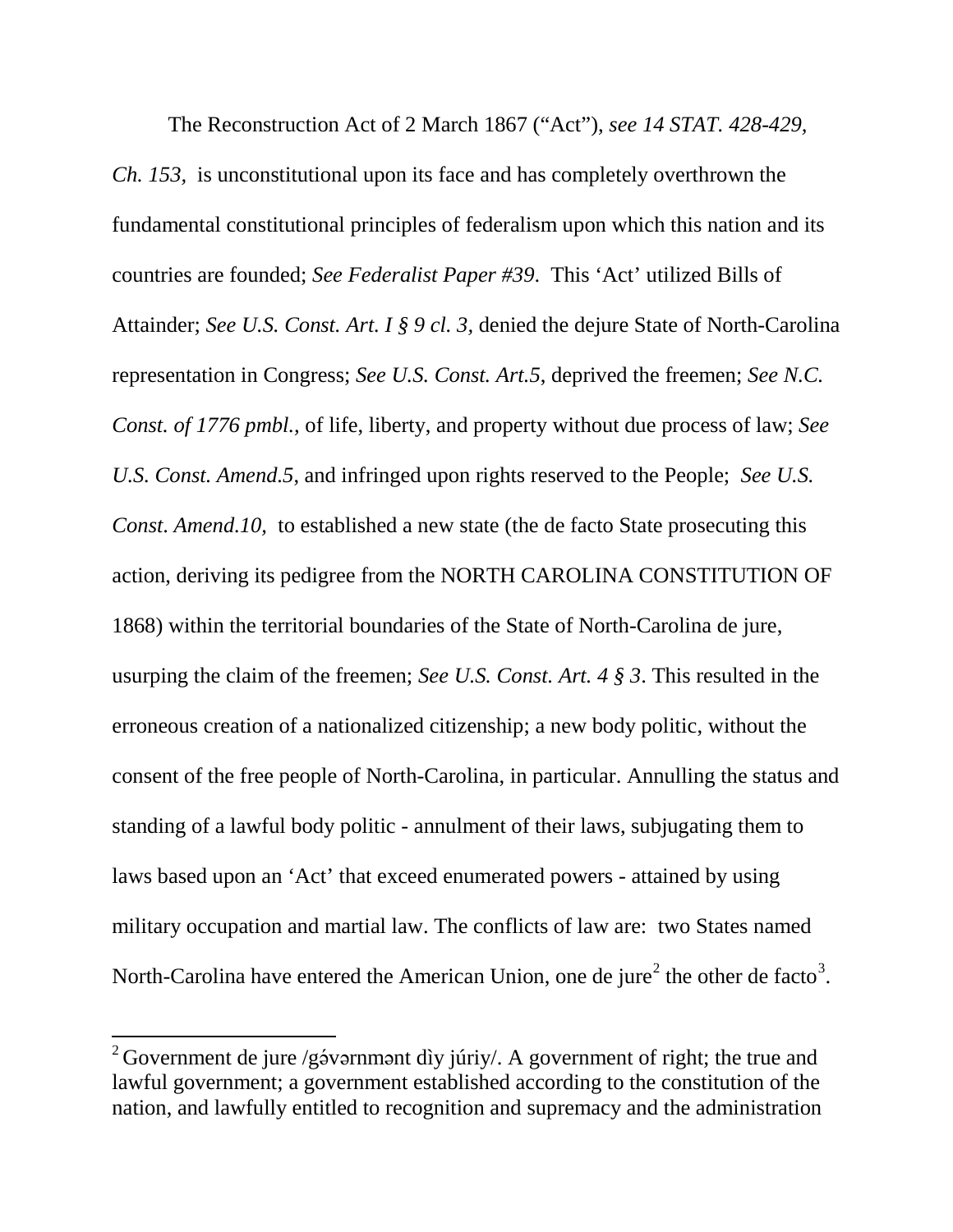Both claim the right to exercise lawful jurisdiction over the soil and upon

individuals within its borders. The first entered the Union in 1789 as the de jure

12<sup>th</sup> State established free and independent 18 December 1776, the second was

established and entered the Union on 25 June 1868 as the de facto 39<sup>th</sup> State. Their

only commonality is the soil claimed, though not defined in the de facto

l

 $3$  Government de facto. A government of fact. A government actually exercising power and control, as opposed to the true and lawful government; a government not established according to the constitution of the nation, or not lawfully entitled to recognition or supremacy, but which has nevertheless supplanted or displaced the government de *jure.* A government deemed unlawful, or deemed wrongful or unjust, which, nevertheless, receives presently habitual obedience from the bulk of the community. There are several degrees of what is called *"de facto* government." Such a government, in its highest degree, assumes a character very closely resembling that of a lawful government. This is when the usurping government expels the regular authorities from their customary seats and functions, and establishes itself in their place, and so becomes the actual government of a country. The distinguishing characteristic of such a government is that adherents to it in war against the government de *jure* do not incur the penalties of treason; and, under certain limitations, obligations assumed by it in behalf of the country or otherwise will, in general, be respected by the government de *jure* when restored. Such a government might be more aptly denominated a "government of paramount force," being maintained by active military power against the rightful authority of an established and lawful government; and obeyed in civil matters by private citizens. They are usually administered directly by military authority, but they may be administered, also, by civil authority, supported more or less by military force. Thorington v. Smith, 75 U.S. (8 Wall.) I, 19 L.Ed. 361. *Black's Law Dictionary 5th Edition*

of the nation, but which is actually cut off from power or control. A government deemed lawful, or deemed rightful or just, which, nevertheless, has been supplanted or displaced; that is to say, which receives not presently (although it received formerly) habitual obedience from the bulk of the community. *Black's Law Dictionary 5th Edition*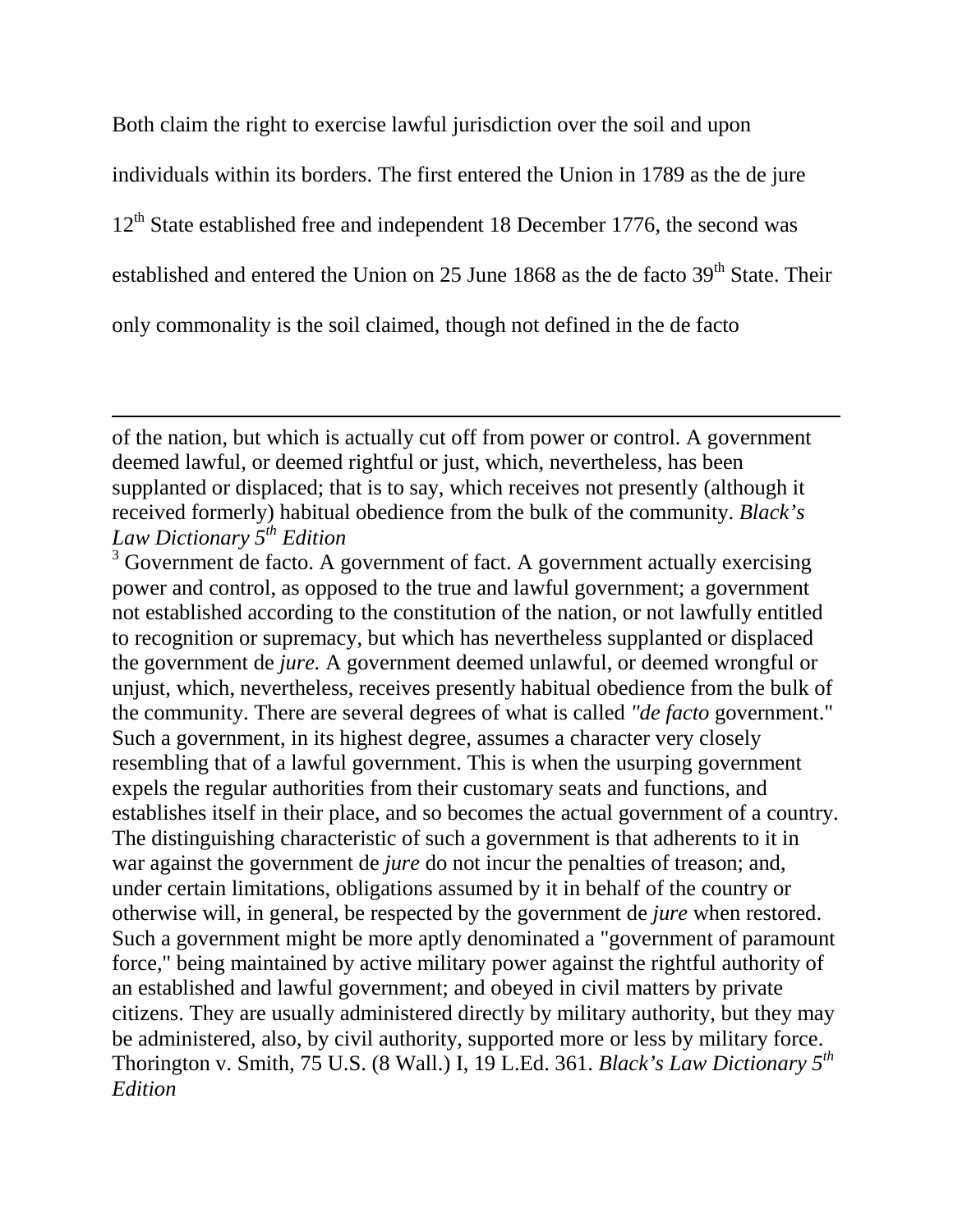constitution of 1868, and the name. Their differences are the body politics and constitutions.

The fundamental issues resulting from the constitutional question surrounding the 'Act' are:

(1) Is the de facto  $39<sup>th</sup>$  State a continuation of the posterity that is mentioned in the Constitution for the United States of America, or an unconstitutional new creation;

(2) Which body politic holds the lawful and constitutional authority to exercise jurisdiction and demand obedience within the territorial boundaries of North-Carolina; which can withstand the test of jurisdiction when challenged, a basic concept of jurisprudence? Is it State Citizens and Freemen with a sworn allegiance to the Constitution of the de jure 12th State, or the Nationalized people, of an unconstitutional body politic, who have an allegiance to Congress and the de facto 39th "State" in which they reside where Congress exercises its powers, unconstitutionally, derived from *U.S. Const. Art.1§8 cl.17;*

(3) Can a Citizen of North-Carolina have a reasonable expectation that a lawful challenge to jurisdiction will have a good faith answer prior to loss of life, liberty, or property, or did the Act create a situation in which there is "*no legal State government or adequate protection for life or property*" upon the soil of North-Carolina?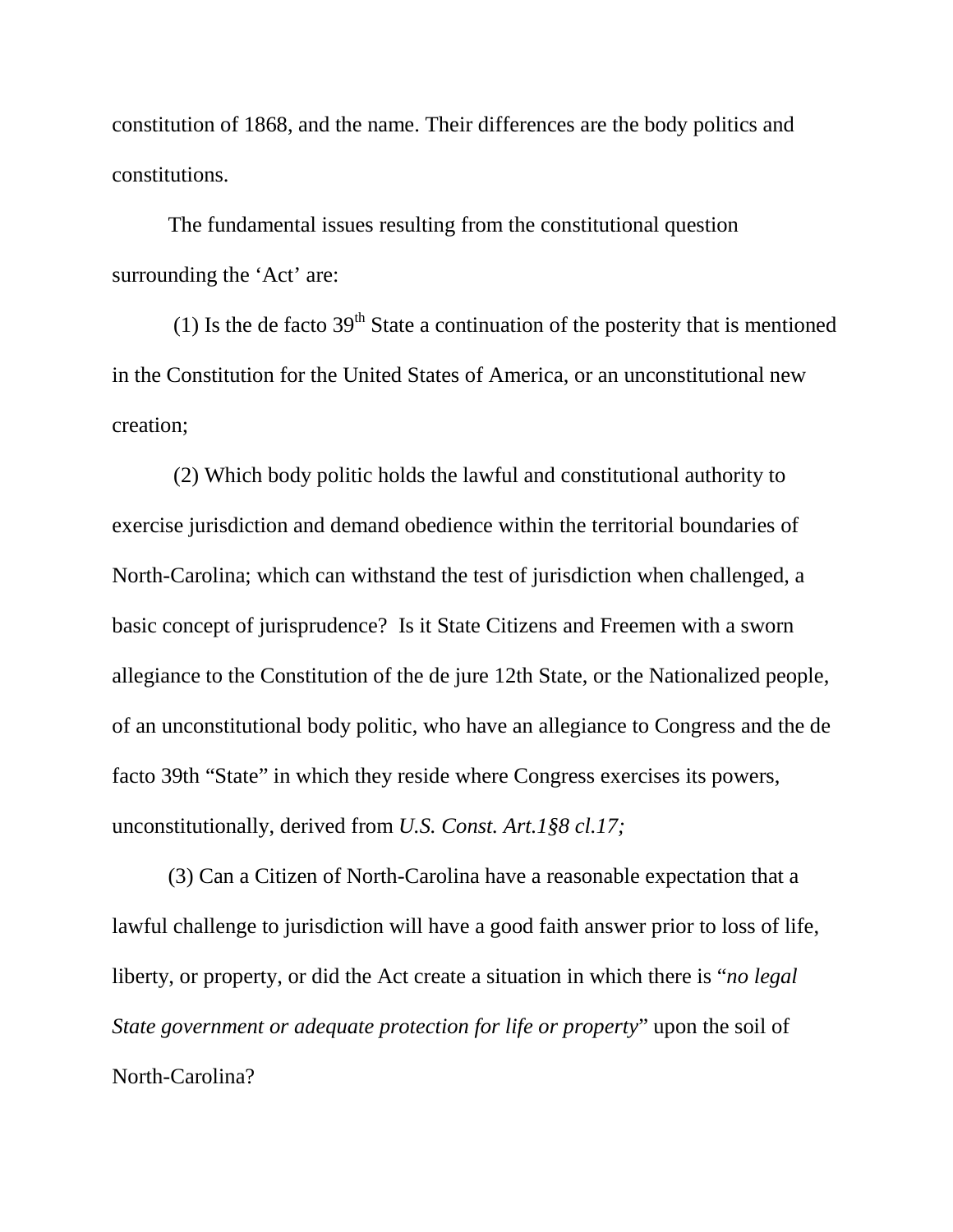There is no doubt that unless this issue is resolved, any man or woman of appropriate status and standing shall continually be faced with the 'Chilling Effect Doctrine' and overt abuse of power as the de facto State continues to attempt to evade the most significant constitutional question this American republic has ever faced: Was the 'Act' constitutional?

No evidence has been presented by the de facto District Attorney's Office (Union county, Mecklenburg county, Forsyth county, Iredell county, Gaston county, Macon county, Wilkes county, Haywood county) or Attorney General's Office that supports the idea that the original State body politic/posterity "reentered" the Union in 1868, nor that the de facto State has jurisdiction over a de jure Citizen. Likewise, no evidence, no rebuttal, nor good faith response has been presented that supports Congress's authority to annul the original State body politic and their organic laws, nor that the 'Act' was, in fact, constitutional.

The Appellant is a Freeman/Citizen of, has an oath of allegiance to and recognizes the jurisdiction of the de jure 12th State as the lawful, legitimate State government that has never been lawfully annulled. Appellant knows that there is no known principle of law that demands legal obedience to unconstitutional laws or the usurpation of laws. See 16 Am. Jur. 2d, § 177 late 2d, § 256. I, therefore, am challenging the jurisdiction created by the 'Act', imbued into de facto  $39<sup>th</sup>$ State, and the constitutionality of the 'Act' itself, in good faith with full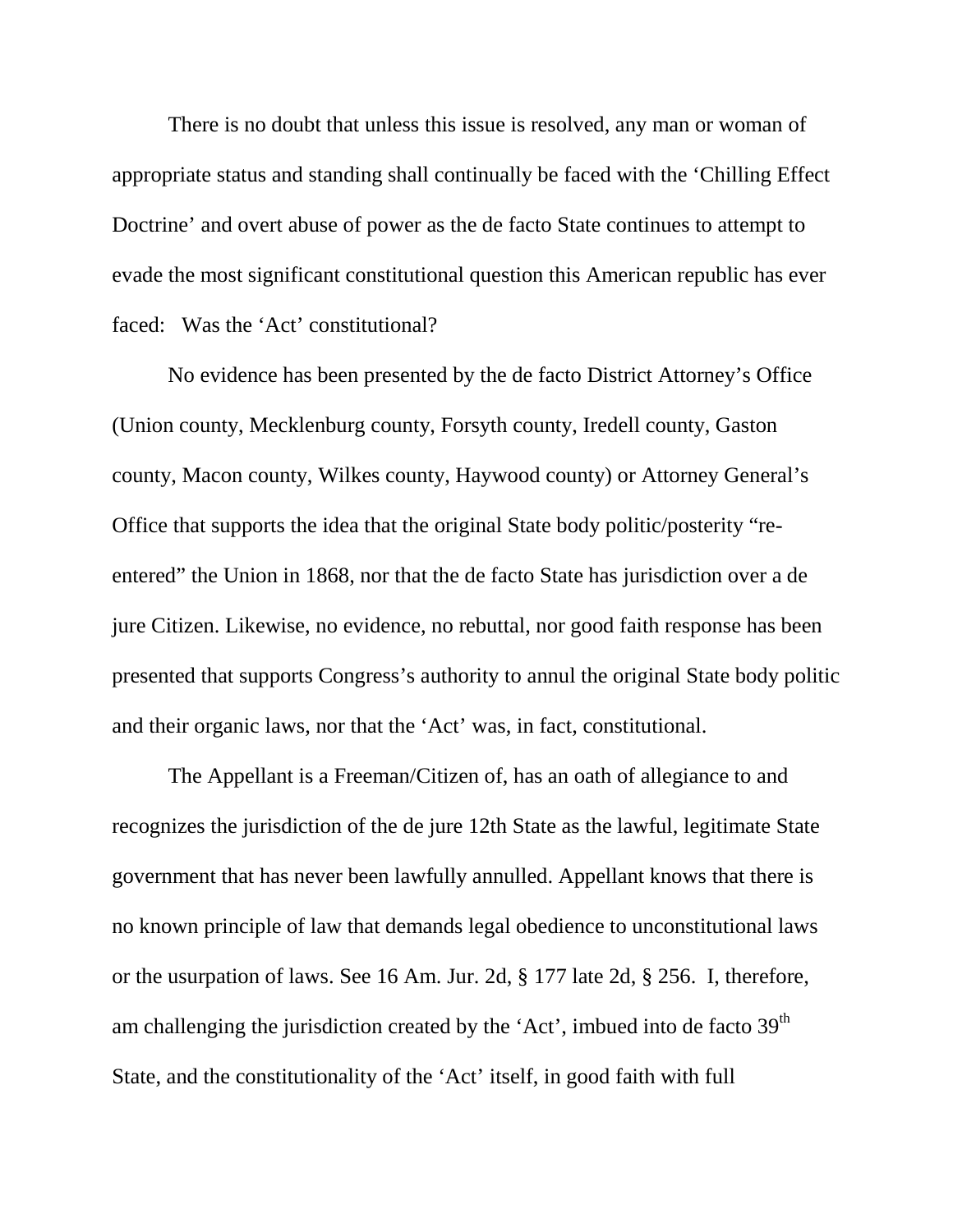expectation of this Conflict in Law being resolved. See Am. Jur. 2<sup>nd</sup> Conflicts of Law, Constitutional Law§1-359. "*There is no position which depends on clearer principles, than that every act of a delegated authority, contrary to the tenor of the commission under which it is exercised, is void. No legislative act, therefore, contrary to the Constitution, can be valid. To deny this, would be to affirm, that the deputy is greater than his principal; that the servant is above his master; that the representatives of the people are superior to the people themselves; that men acting by virtue of powers, may do not only what their powers do not authorize, but what they forbid. If it be said that the legislative body are themselves the constitutional judges of their own powers, and that the construction they put upon them is conclusive upon the other departments, it may be answered, that this cannot be the natural presumption, where it is not to be collected from any particular provisions in the Constitution." See Federalist Papers #78.*

As a Freeman of the de jure  $12<sup>th</sup>$  State of the Union, all of Appellant's inherent rights, expressed and guaranteed protections, in the North-Carolina Constitution of 18 December 1776 and those of the Constitution for the United States of America, are being violated. Until there is recognition of lawful jurisdiction there is no recognition of the rights of the "People"; the organic state body politics.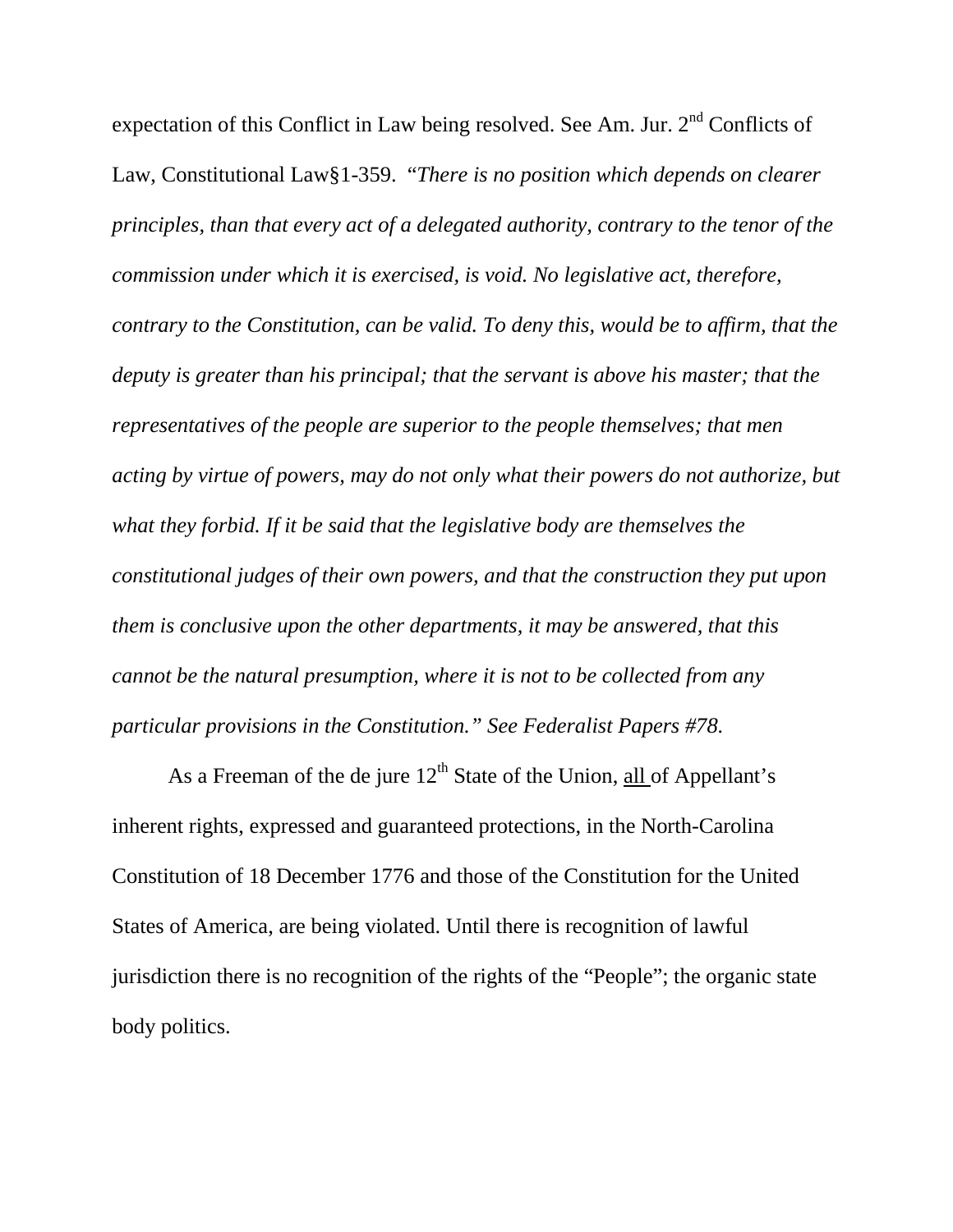The fundamental principles of constitutional federalism have been overturned; the foundations of law have been removed and replaced with the concept that coercion and fraud, with the passage of time and the appearance of consent, has somehow created a legally binding obligation that has cured this unconstitutional Act, and the results of it. This is enforced with violence and the threat of violence, exercised through the de facto courts.

A recent U.S. Supreme Court decision best articulates the point of how the individual and the state; the freeman and the body politic are intertwined; how acts of Congress directly affecting the state/body politic can bring injury to the individual and their interest in the proper function of government for the protection of rights:

*"…federalism protects the liberty of the individual from arbitrary power. When government acts in excess of its lawful powers, that liberty is at stake.* 

*The limitations that federalism entails are not therefore a matter of rights belonging only to the States. States are not the sole intended beneficiaries of federalism. See New York, supra, at 181. An individual has a direct interest in objecting to laws that upset the constitutional balance between the National Government and the States when the enforcement of*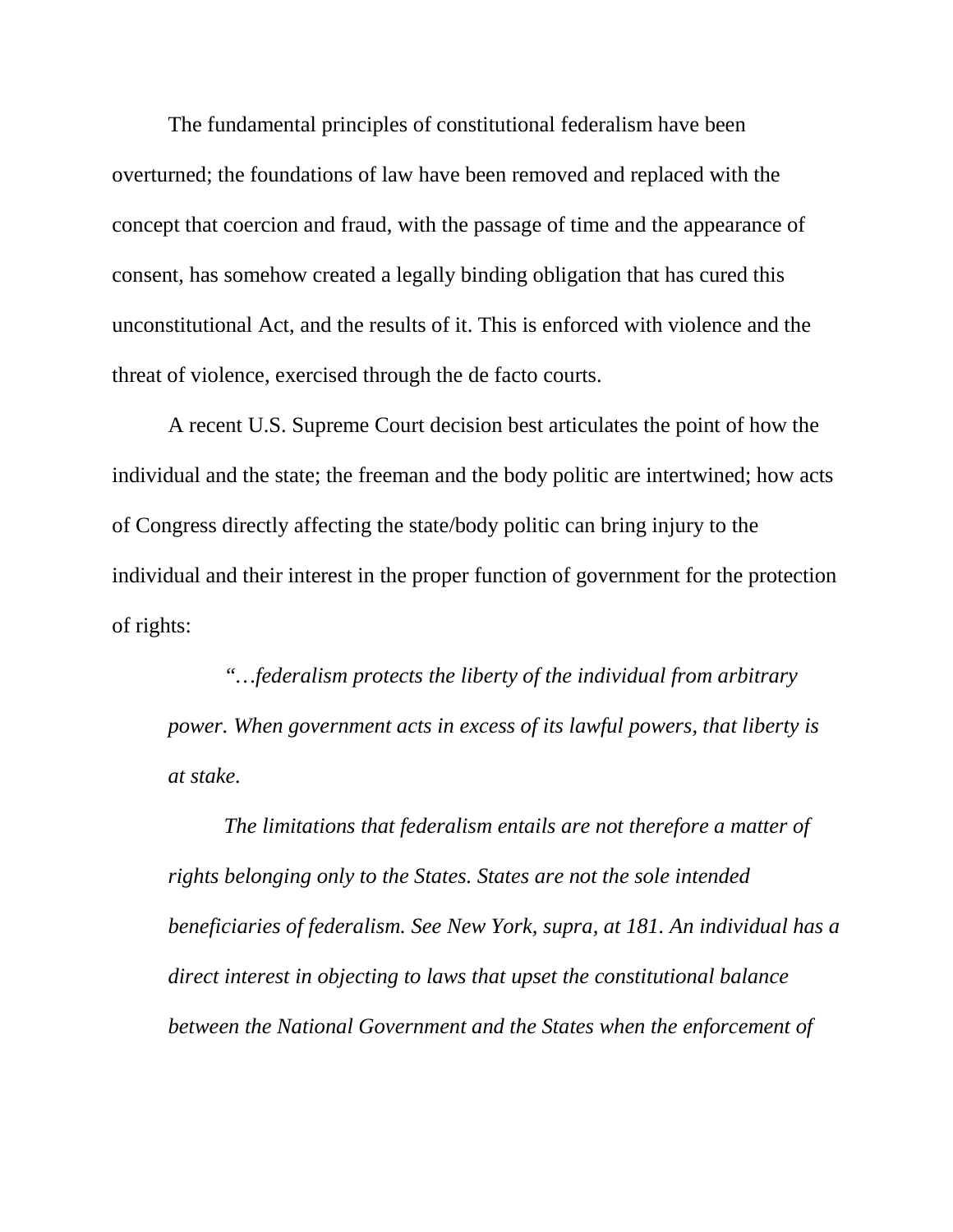*those laws causes injury that is concrete, particular, and redressable. Fidelity to principles of federalism is not for the States alone to vindicate.* 

*The recognition of an injured person's standing to object to a violation of a constitutional principle that allocates power within government is illustrated, in an analogous context, by cases in which individuals sustain discrete, justiciable injury from actions that transgress separation of-powers limitations. Separation-of-powers principles are intended, in part, to protect each branch of government from incursion by the others. Yet the dynamic between and among the branches is not the only object of the Constitution's concern. The structural principles secured by the separation of powers protect the individual as well.*

In the precedents of this Court, the claims of individuals—not of *Government departments—have been the principal source of judicial decisions concerning separation of powers and checks and balances… individuals, too, are protected by the operations of separation of powers and checks and balances; and they are not disabled from relying on those principles in otherwise justiciable cases and controversies.*

*… Just as it is appropriate for an individual, in a proper case, to invoke separation-of-powers or checks-and balances constraints, so too may a litigant, in a proper case, challenge a law as enacted in contravention of*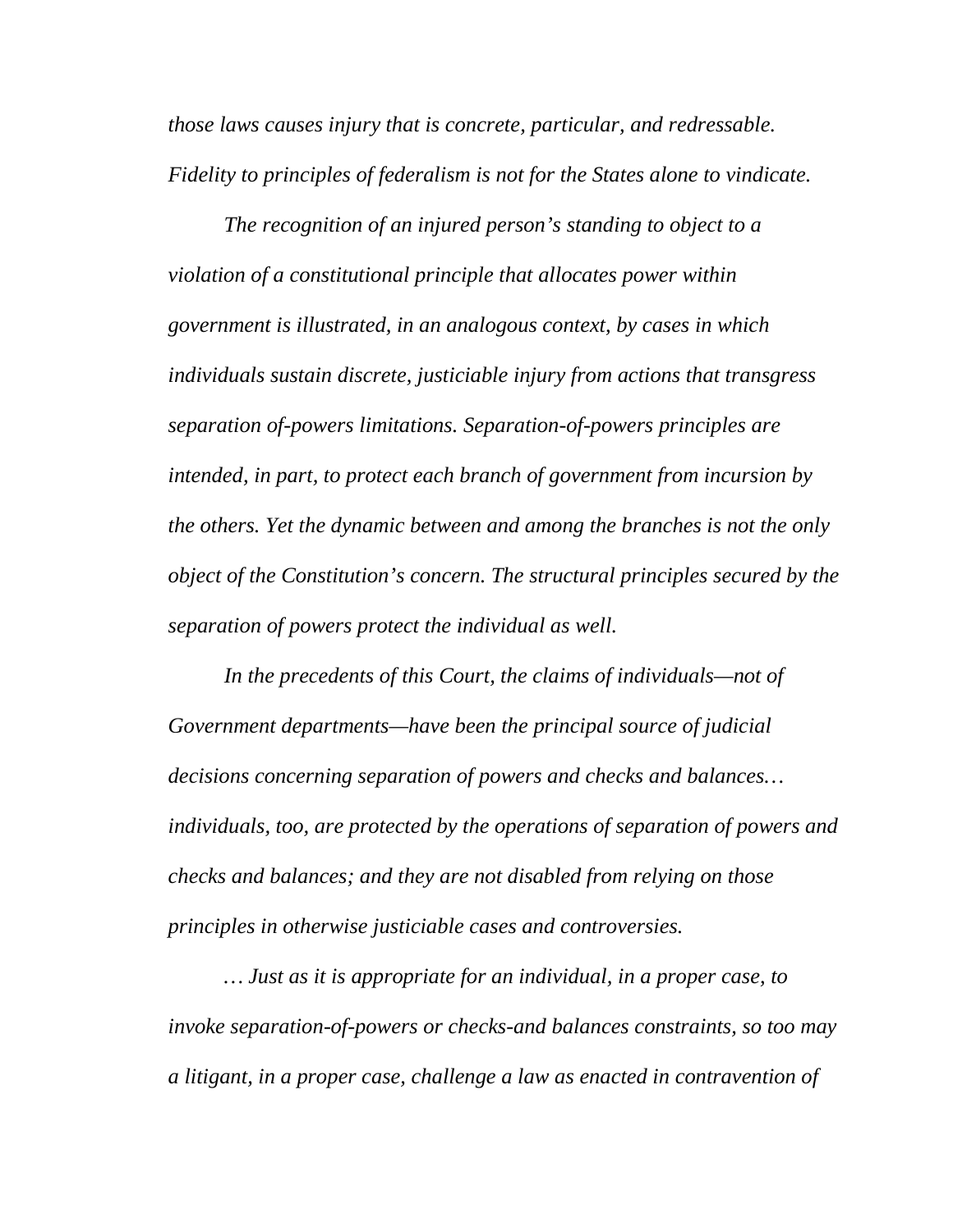*constitutional principles of federalism. That claim need not depend on the vicarious assertion of a State's constitutional interests, even if a State's constitutional interests are also implicated.*

*… Impermissible interference with state sovereignty is not within the enumerated powers of the National Government and action that exceeds the national Government's enumerated powers undermines the sovereign interests of States." See BOND v. UNITED STATES 564 U. S. \_\_\_\_ (2011)*

It cannot be denied that Congress executed arbitrary power, in excess of its enumerated powers, and in contravention of constitutional principles of federalism. The process of recession<sup>[4](#page-8-0)</sup> has begun, the de jure State was taken out of abeyance  $1$ December 1997, with notice given to President William Jefferson Clinton, and de facto governor of THE STATE OF NORTH CAROLNA, James B. Hunt Jr. As previously stated, no good faith attempt has been made by the de facto government of North-Carolina to cede to the lawful body politic.

To further articulate the point 'with particularity', the Appellant has recognized standing in law, as stated in John Locke's treatise, as one of the "posterity" and can "*renew his appeal, till he recover his right." See* John Locke,

<span id="page-8-0"></span> <sup>4</sup>RECESSION. The act of ceding back; the restoration of the title and dominion of a territory, by the government which now holds it, to the government from which it was obtained by cession or otherwise. 2 White, Recop. 516. *Black's Law Dictionary 2nd Edition*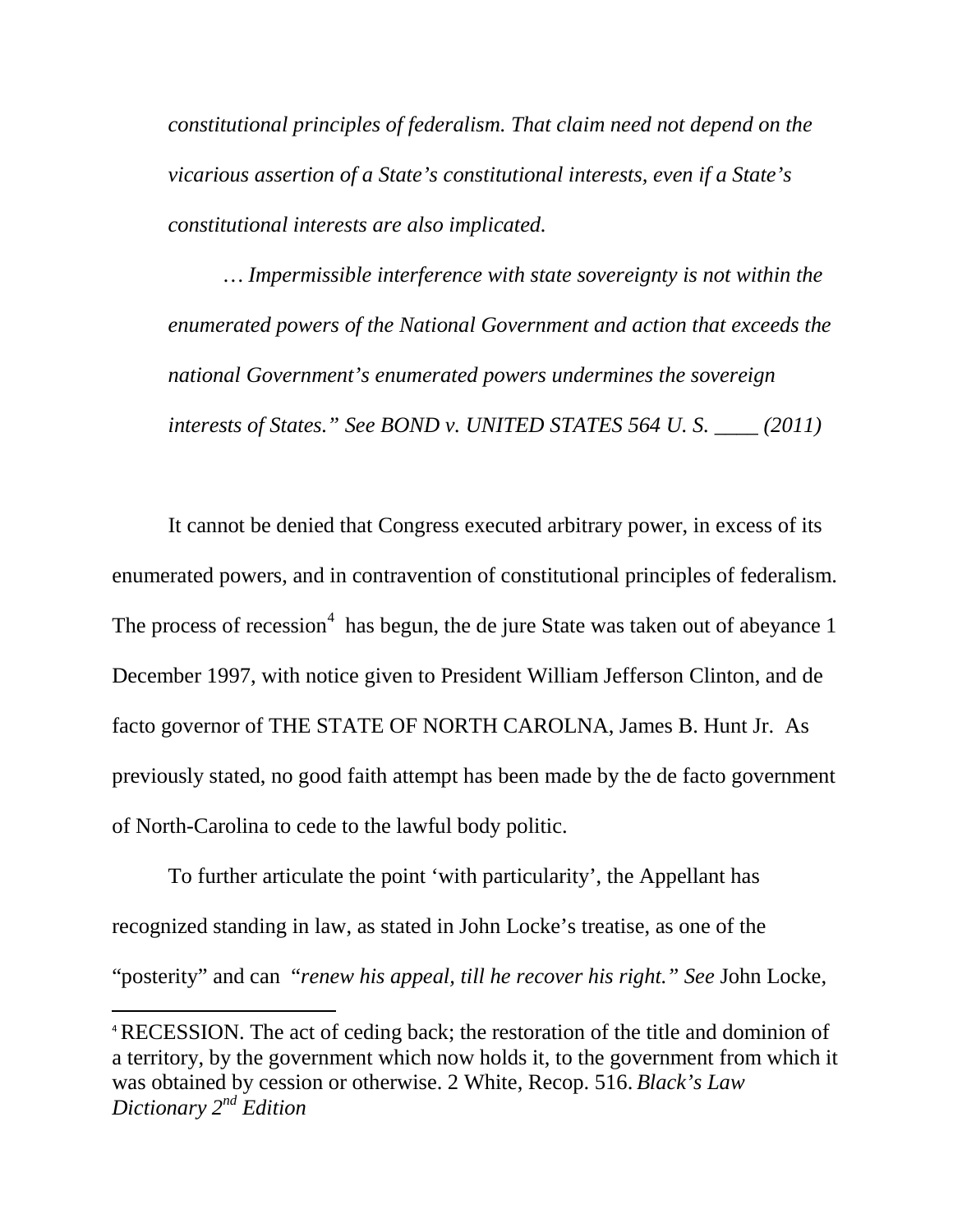*Of Civil Government- The Second Treatise* (Wildside Press LLC, 2008) §175 & 176:

*§175. THOUGH governments can originally have no other rise than that before mentioned, nor polities be founded on any thing but the consent of the people; yet such have been the disorders ambition has filled the world with, that in the noise of war, which makes so great a part of the history of mankind, this consent is little taken notice of: and therefore many have mistaken the force of arms for the consent of the people, and reckon conquest as one of the originals of government. But conquest is as far from setting up any government, as demolishing a house is from building a new one in the place. Indeed, it often makes way for a new frame of a commonwealth, by destroying the former; but, without the consent of the people, can never erect a new one.*

*§176. That the aggressor, who puts himself into the state of war with another, and unjustly invades another man's right, can, by such an unjust war, never come to have a right over the conquered, will be easily agreed by all men, who will not think, that robbers and pyrates have a right of empire over whomsoever they have force enough to master; or that men are bound by promises, which unlawful force extorts from them. Should a robber break into my house, and with a dagger at my throat make me seal deeds to convey*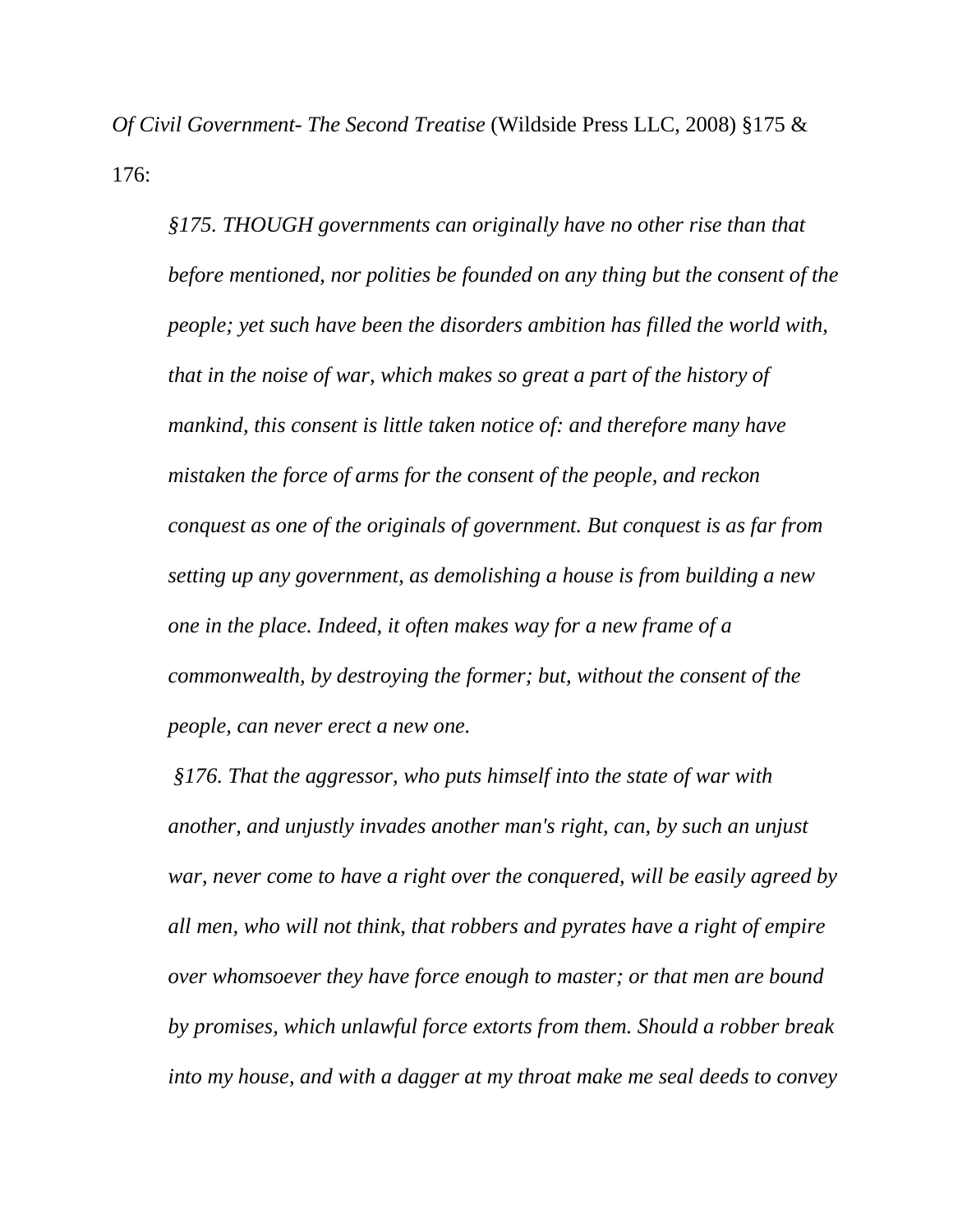*my estate to him, would this give him any title? Just such a title, by his sword, has an unjust conqueror, who forces me into submission. The injury and the crime is equal, whether committed by the wearer of a crown, or some petty villain. The title of the offender, and the number of his followers, make no difference in the offence, unless it be to aggravate it. The only difference is, great robbers punish little ones, to keep them in their obedience; but the great ones are rewarded with laurels and triumphs, because they are too big for the weak hands of justice in this world, and have the power in their own possession, which should punish offenders. What is my remedy against a robber, that so broke into my house? Appeal to the law for justice. But perhaps justice is denied, or I am crippled and cannot stir, robbed and have not the means to do it. If God has taken away all means of seeking remedy, there is nothing left but patience. But my son, when able, may seek the relief of the law, which I am denied: he or his son may renew his appeal, till he recover his right. But the conquered, or their children, have no court, no arbitrator on earth to appeal to. Then they may appeal, as Jephtha did, and repeat their appeal till they have recovered the native right of their ancestors, which was, to have such a legislative over them, as the majority should approve, and freely acquiesce in. If it be objected, This would cause endless trouble; I answer, no more than justice*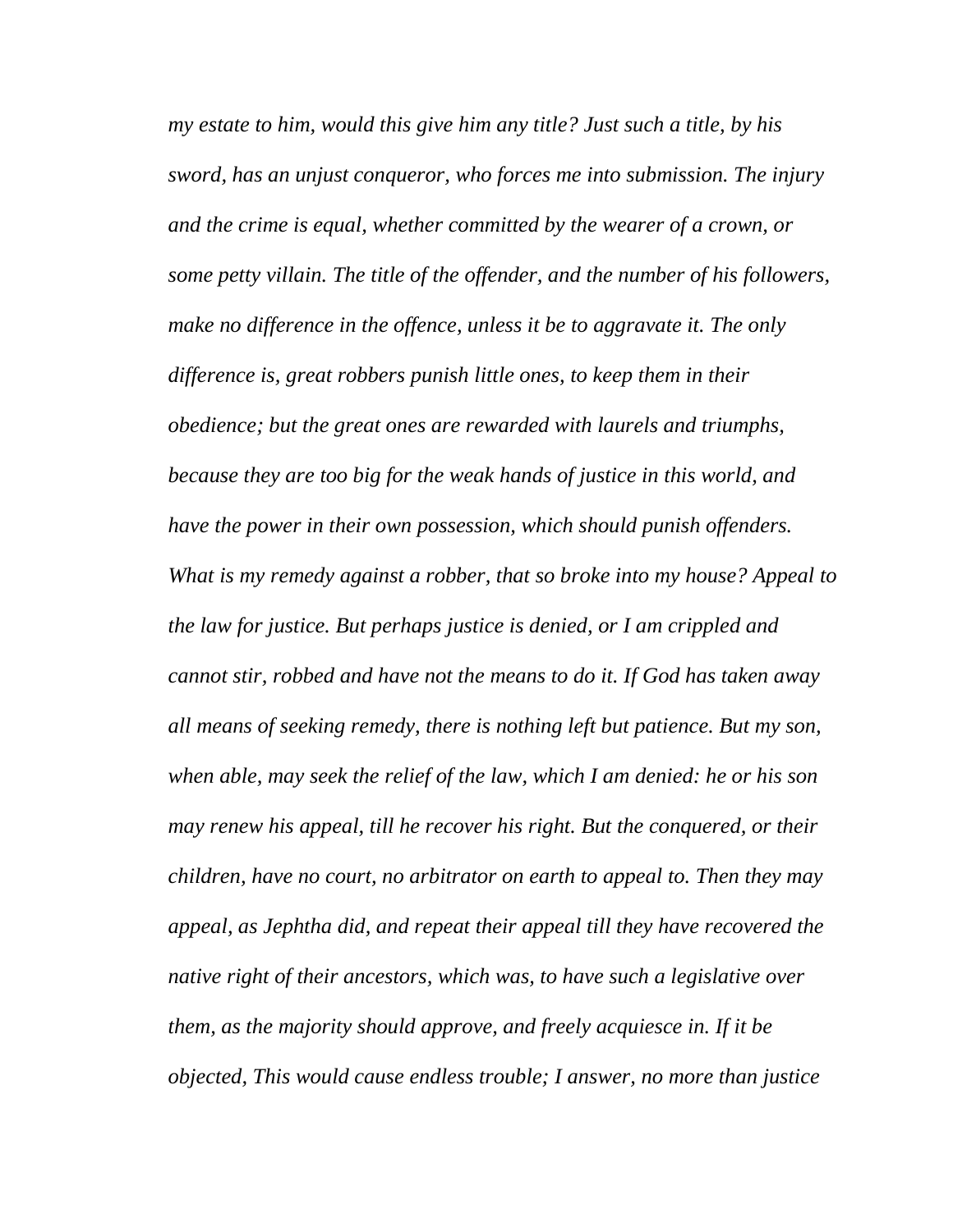*does, where she lies open to all that appeal to her. He that troubles his neighbour without a cause, is punished for it by the justice of the court he appeals to: and he that appeals to heaven must be sure he has right on his side; and a right too that is worth the trouble and cost of the appeal, as he will answer at a tribunal that cannot be deceived, and will be sure to retribute to every one according to the mischiefs he hath created to his fellow subjects; that is, any part of mankind: from whence it is plain, that he that conquers in an unjust war can thereby have no title to the subjection and obedience of the conquered.*

This issue was timely raised in the de facto trial tribunal, and in the de facto COURT OF APPEALS, and it has not been determined.

Submitted this  $12<sup>th</sup>$  day of July 2011.

By.../s/ Isaac Hutchison Birch 828-421-0417 [restoreourrepublics@gmail.com](mailto:restoreourrepublics@gmail.com) Box 462 Judd Duvall Lane Franklin, North-Carolina Macon county